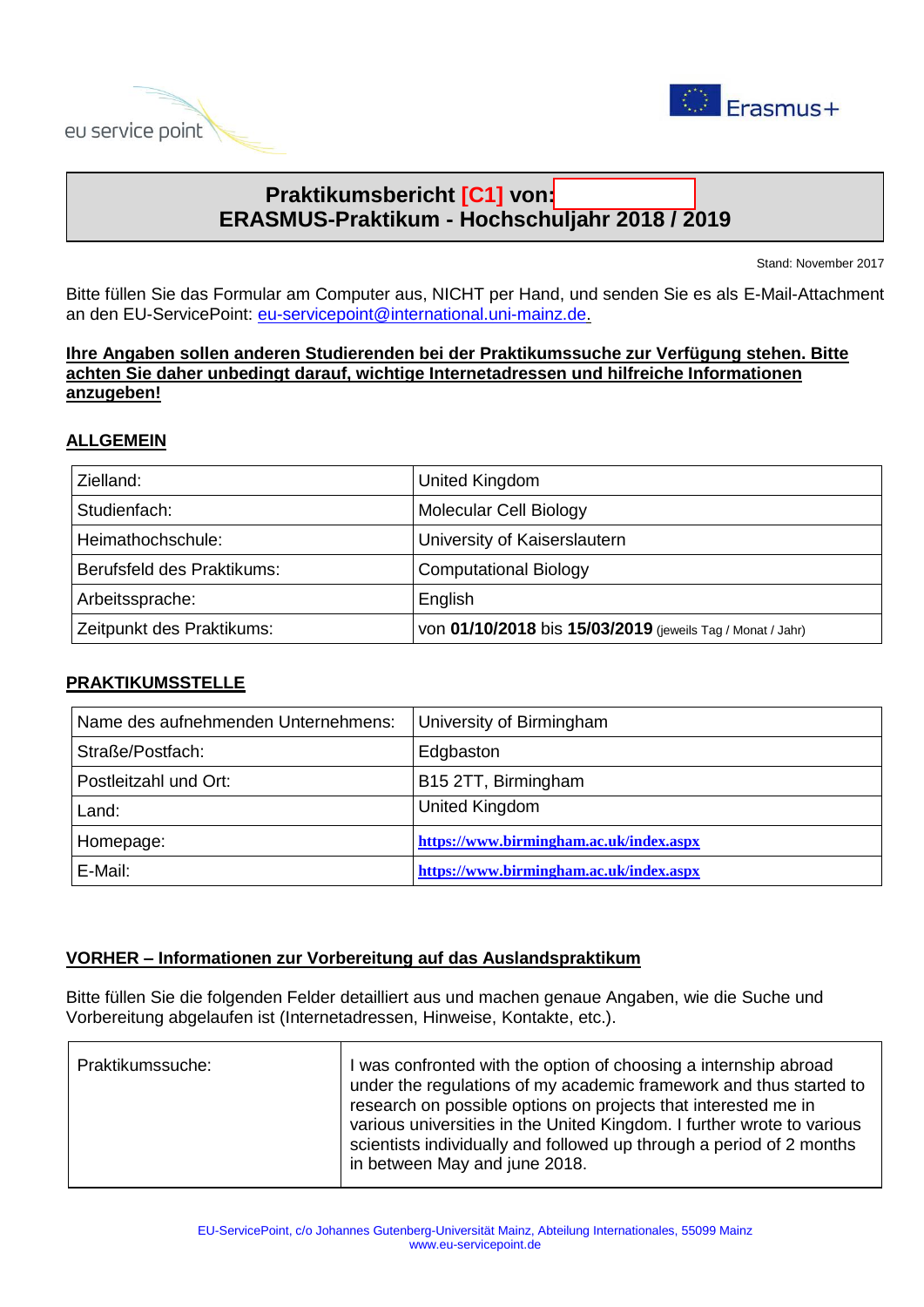



| Bewerbung (Ablauf,<br>Initiativbewerbung,<br>Auswahlgespräch, etc.): | It was a friendly and open interview with discussion concerning both<br>parties requirement over a skype call.                                                                                                                          |
|----------------------------------------------------------------------|-----------------------------------------------------------------------------------------------------------------------------------------------------------------------------------------------------------------------------------------|
| Wohnungssuche:                                                       | I had friends who worked and studied in birmingham who arranged<br>for my accomodation prior to my arrival.                                                                                                                             |
| Versicherung:                                                        | National Health Service (NHS) registration is compulsory<br>requirement during the stay in UK which was linked with the<br>European insurance Technicker Krankenkasse (TK) which I was<br>registered already during my stay in Germany. |
| Telefon-/Internetanschluss im<br>Zielland:                           | I used a UK sim card which allowed me to communicate through<br>calls and internet. I had virgin media WiFi connection at home.                                                                                                         |
| Bank/ Kontoeröffnung:                                                | I was ineligible for a UK bank account as I was staying under 6<br>months in the country. Transactions were made using Transferwise<br>account, which allows payment in the required currency.                                          |
| hilfreiche Internetadressen/<br>Sonstiges:                           |                                                                                                                                                                                                                                         |

### **INFORMATIONEN ZUR PRAKTIKUMSSTELLE**

Bitte füllen Sie die folgenden Felder detailliert aus und machen genaue Angaben, wie das Praktikum abgelaufen ist (Internetadressen, Hinweise, Kontakte, etc.).

| Art des Praktikums:                                                                          | Self-funded                                                                                                                                                                                                                                                                                                                                                          |
|----------------------------------------------------------------------------------------------|----------------------------------------------------------------------------------------------------------------------------------------------------------------------------------------------------------------------------------------------------------------------------------------------------------------------------------------------------------------------|
| Aufgaben im Praktikum: konnten Sie Erlerntes<br>umsetzen? Waren Sie über-/unterfordert? etc. | I was a skilled postgraduate research student with prior<br>knowledge on certain aspects of their research. The<br>internship provided me with experience and training<br>different genre of research including molecular genetics<br>and biology, computational biology, basic statistical<br>analysis, etc which made it all the more interesting to<br>work with. |
| Betreuung: (Einführungs-/Abschlussgespräch,<br>wöchentl./monatl. Rücksprache, etc.)          | Weekly update meeting with the supervisor was<br>scheduled.<br>Group meeting regarding the project progress and<br>presentation on the same was held once in two weeks.                                                                                                                                                                                              |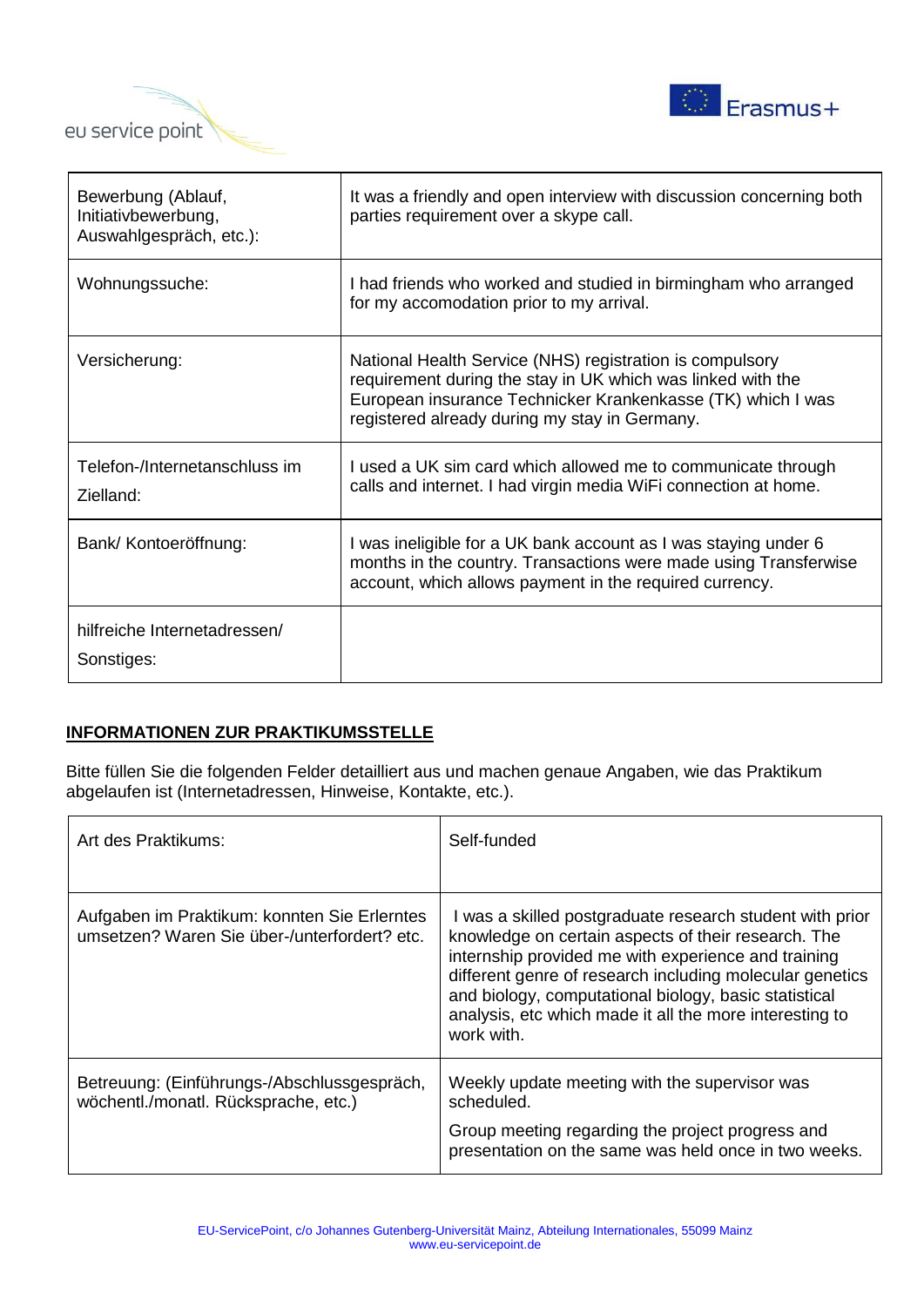



| soziale Kontakte während des Praktikums:                                                                                                                                                      | Bank, project team, interaction with university friends,<br>yoga and gym                                                                                                                                                                                                                                                                                                                                                         |  |
|-----------------------------------------------------------------------------------------------------------------------------------------------------------------------------------------------|----------------------------------------------------------------------------------------------------------------------------------------------------------------------------------------------------------------------------------------------------------------------------------------------------------------------------------------------------------------------------------------------------------------------------------|--|
| Sprachkenntnisse (Nutzen, Verbesserung,<br>$etc.$ ):                                                                                                                                          | English was my convenient language of speech than<br>German                                                                                                                                                                                                                                                                                                                                                                      |  |
| kurze Gesamtbewertung des Aufenthaltes:<br>fachlicher/ privater Nutzen; was waren Ihre<br>Erwartungen – wurden diese erfüllt? Was war<br>besonders gut/ nicht so gut?                         | Professionally I got to work with the new projects and<br>new people which gave me lot of experience in learning<br>and working under the guidance of amazing supervisor.<br>Personally I was able to explore the cultural and social<br>beauty of the cities and had great time with my friends.<br>My expectations of internship experience abroad was<br>satisfied, intriguing and exciting.                                  |  |
| Dauer des Praktikums: zu kurz, richtig, zu lang<br>- Empfehlung über optimale Dauer                                                                                                           | Optimum duration of 6 months                                                                                                                                                                                                                                                                                                                                                                                                     |  |
| Durchschnittliche monatliche Ausgaben im<br>Ausland in $\epsilon$ ;<br>Mehrkosten ggü. Ausgaben in Deutschland:                                                                               | 900€ was needed for expenses in Birmingham and it<br>varies to other cities.<br>In Germany, I spend 600€ for expenses in<br>Kaiserslautern (Rhineland-pfalz) and it also varies to<br>cities.                                                                                                                                                                                                                                    |  |
| Was sollte man unbedingt wissen/ beachten?                                                                                                                                                    | Its all about the background information (basics) in the<br>field you are choose to work                                                                                                                                                                                                                                                                                                                                         |  |
| Sind Sie der Meinung, dass Ihnen das<br>Praktikum bei der Ausübung Ihres<br>zukünftigen Berufs (bitte angeben) von Nutzen<br>sein wird? Wenn ja, in welcher Weise? Wenn<br>nein, warum nicht? | I wish to experience further advancement in my<br>professional career by learning and training myself in<br>the field of Biotechnology to gain a wide knowledge in<br>the field. This internship is one of the new arena of<br>research which included bioinformatics, computational<br>biology and various disease research.                                                                                                    |  |
| Können Sie die Stelle weiterempfehlen?<br>(bitte begründen)<br>Wenn ja, wäre Ihre Praktikumsstelle bereit,<br>auch zukünftig PraktikantInnen<br>aufzunehmen?                                  | I would definitely recommend this group for the future<br>students to apply and explore. If not the same<br>internship, but the field of computational biology as it is<br>a growing and exciting field to train and to work in. This<br>will open new path for the students to explore who are<br>with in need of the new phase of integrative research for<br>a better and efficient understanding of scientific<br>discovery. |  |
| hilfreiche Internetadressen/<br>Sonstiges                                                                                                                                                     |                                                                                                                                                                                                                                                                                                                                                                                                                                  |  |